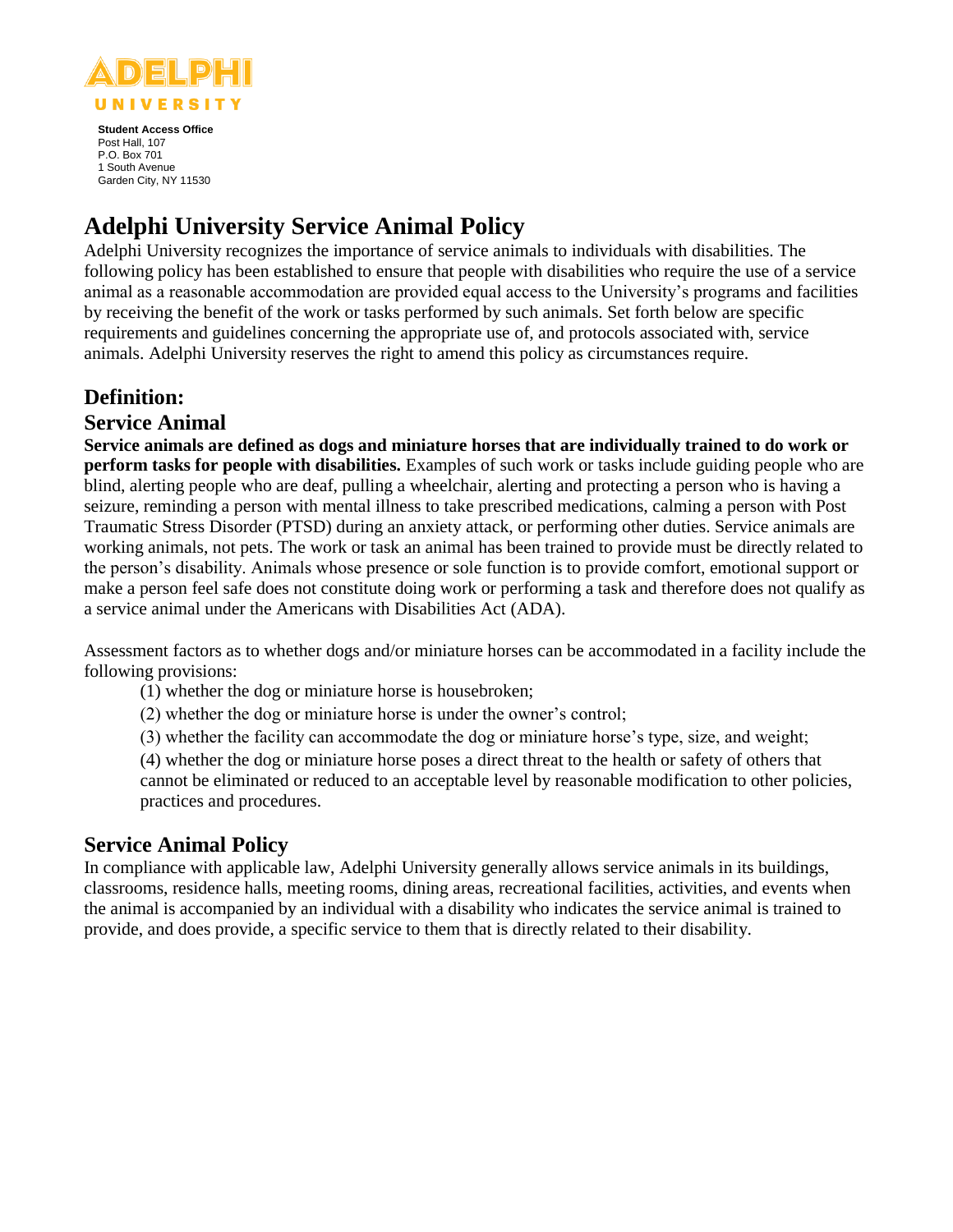# **Adelphi University Inquiries Regarding Service Animals**

Adelphi University will not ask about the nature or extent of a person's disability, require documentation of the disability, or require proof that the dog has been trained. However, Adelphi University may make two inquiries to determine whether an animal qualifies as a service animal in accordance with the ADA.

- (1) If the animal is required because of a disability and;
- (2) What work or task the animal has been trained to perform.

Adelphi University may not make any inquiries about a service animal when it is readily apparent that an animal is trained to do work or perform tasks for an individual with a disability (e.g., the dog is observed guiding an individual who is blind or has low vision, pulling a person's wheelchair, or providing assistance with stability or balance to an individual with an observable mobility disability).

#### **Responsibilities of Handlers**

Students who wish to bring a service animal to campus are encouraged to contact Student Access office (SAO), particularly should academic accommodations be required. Additionally, students who plan to live in on-campus housing are strongly encouraged to inform Residential Life and Housing that they plan to have a service animal with them in student housing. Advance notice of a service animal for on-campus housing may allow more flexibility in meeting a student's specific requests for housing.

Handlers are responsible for any damage or injuries caused by their animals and must take appropriate precautions to prevent property damage or injury. The cost of care, arrangements and responsibilities for the well-being of a service animal are the sole responsibility of the handler at all times.

#### **1. Service Animal Control Requirements**

a. The animal should be on a leash when not providing a needed service to the handler.

b. The handler should be in full control of the animal.

c. To the extent possible, the animal should be unobtrusive to other individuals and the learning, living, and working environment.

#### **2. Identification**

a. It is recommended that the animal wear some type of commonly recognized identification symbol, identifying the animal as a working animal, but not disclosing disability.

#### **3. Animal Etiquette**

To the extent possible, the handler should ensure that the animal does not:

a. Sniff people, dining tables, or personal belongings of others.

b. Block a fire egress aisle or passageway.

c. Display any behaviors or noises that are disruptive to others, unless part of services being provided to the handler.